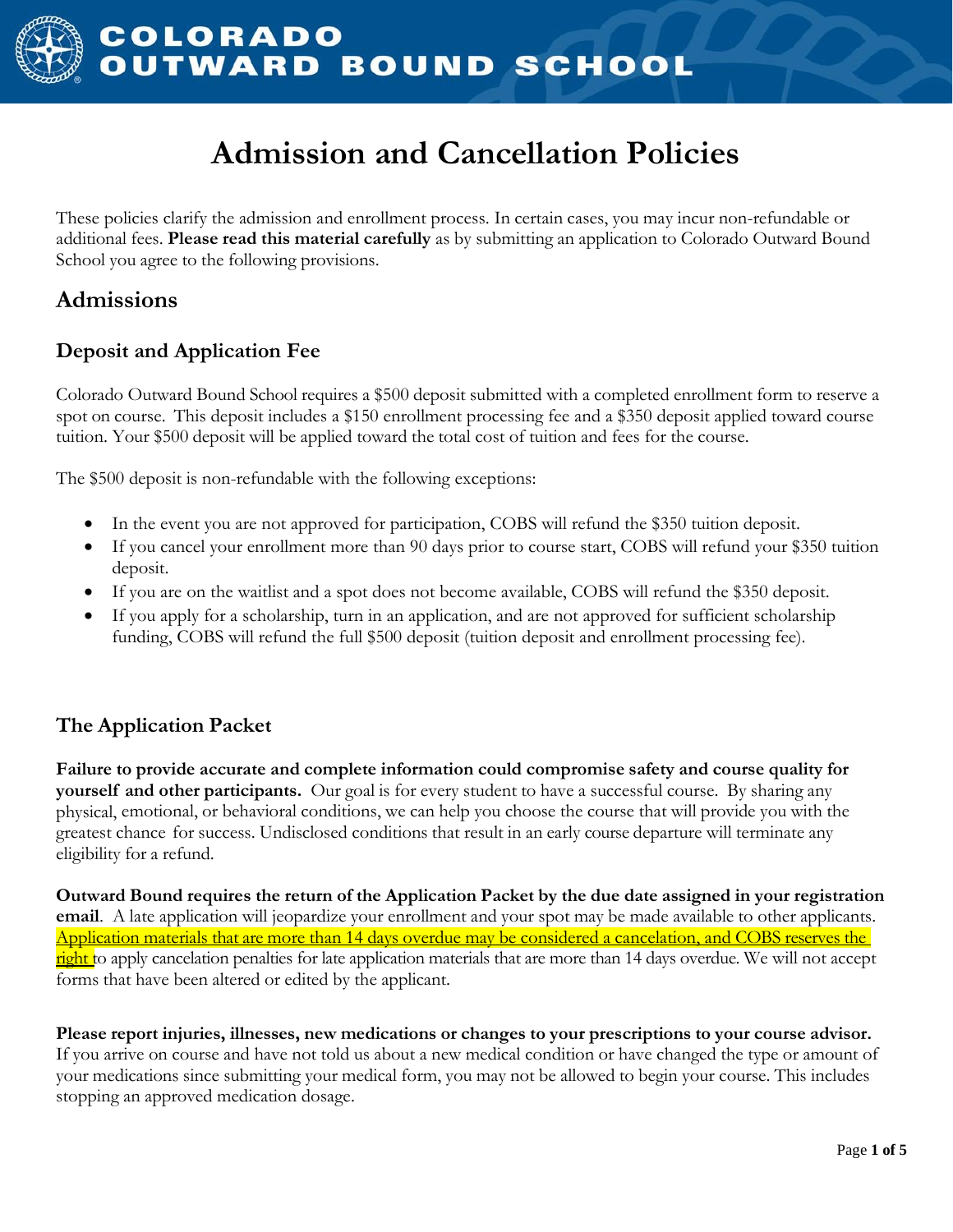

**Colorado Outward Bound School recommends that you delay purchasing airline tickets** until you are cleared for participation and have received confirmation that your course has adequate enrollment to meet the minimum group size. If you decide to purchase tickets before receiving that information, and your course is cancelled or you are not approved for the course, Colorado Outward Bound School will not be responsible for any un-used airline tickets. However, if you wait to purchase tickets until we have approved you and your course is canceled, Colorado Outward Bound School will reimburse you up to \$150 to assist with change fees so you can use the airline ticket in the future. Documentation is required. Colorado Outward Bound School will not reimburse participants for gear or clothing, hotels, or other expenses.

# **Course Tuition and Fees**

The total published cost of the course includes all tuition and fees associated with the course. Tuition covers the costs of food, instructors, permits, gear, and equipment while on course. Tuition does not cover personal expenses such as clothing, insurance, airfare, hotels, or baggage fees.

Fees include the \$150 non-refundable enrollment processing fee covering costs associated with reviewing your enrollment packet and a \$150 transportation fee covering costs related to local travel during course.

**Full payment is due 90 days before the course start.** If your payment is not received by the deadline, this may be considered a cancellation and you risk losing your place on the course. Please be prepared to pay the full balance of tuition and fees at this time even if you have not submitted your completed application packet or your application is still under review. If you enroll within 90 days of course start, full payment is due at the time of enrollment.

# **Transfers**

You may transfer from your initial course to another course, but such transfers may incur an additional cost. Please review the following policies:

| *60 days or more from course start: | No fee for one transfer; \$100 for fee for each<br>additional transfer.                              |
|-------------------------------------|------------------------------------------------------------------------------------------------------|
| *30-59 days from the course start:  | 50%50% of the tuition may be applied towards your new course;<br>$50\%$ of the tuition is forfeited. |
| *29 days or fewer:                  | No refund or credit.                                                                                 |

### **Waitlists**

We maintain waitlists for courses that are already full. To be on the waitlist, we must receive your completed application form, including the \$500 deposit. This \$500 deposit includes a \$150 non-refundable application fee and a \$350 tuition payment. The \$350 tuition payment is refundable only if you cancel your waitlist application or if an open position does not become available. If a position does become available, the applicant will be applied to the open position and the Application and Cancellation Policies will be followed, including forfeiture of the \$500 deposit if you cancel 90 days or less prior to the course start date.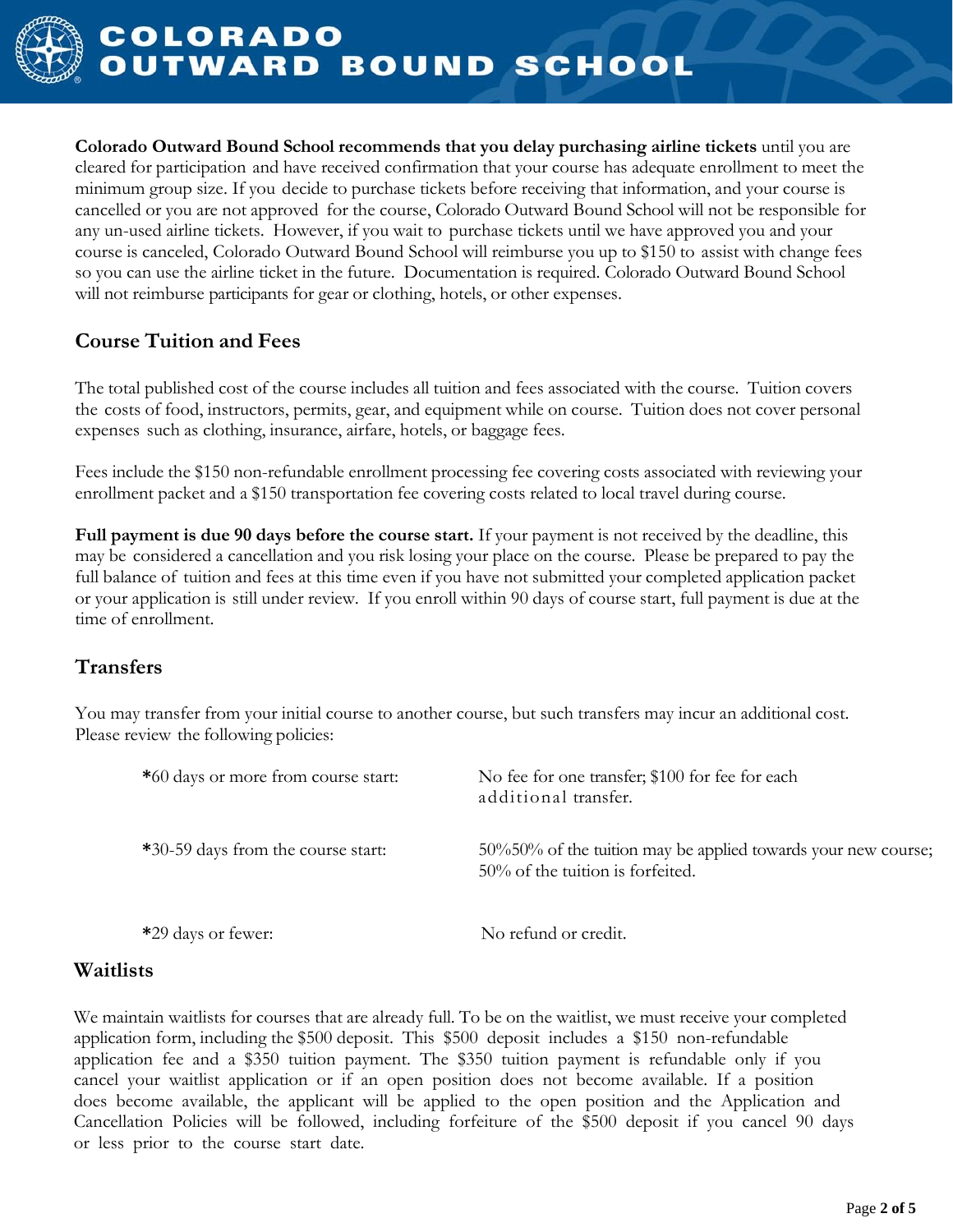## **Cancellations**

If you cancel 89 days or less from course start, the cancellation fees listed below will apply to the full published tuition. The fee **IS NOT** based on the amount paid to date on the day you cancel.

**Cancellation Fees**: If you cancel 89 days or less before your course the following penalties apply. Colorado Outward Bound School will keep your \$500 deposit. The penalties below are based on the remaining tuition.

- **\*\*89-75 days = \$500 deposit penalty**
- **\*\*74-60 days = 25% of tuition penalty**
- **\*\*59-45 days = 50% of tuition penalty**
- **\*\*44-0 days = No refund**

**Early Departure (injury, illness, expulsion, etc.) = No refund**

# **Early Departures**

#### **IF YOU ARE EXPELLED FROM COURSE**

You will be subject to an additional Early Departure Fee to cover the expense of accompanying and transporting the student from the course area. This will vary depending upon the location of the student and availability of resources.

### **OTHER EARLY DEPARTURES:**

Some students may have to leave their course due to injury, illness, lack of motivation, or a family emergency. We will do our best to make this process as smooth as possible. We will not be able to provide you with a refund or a credit. We strongly recommend that you purchase travel insurance to cover these scenarios.

### **TravelInsurance**

Colorado Outward Bound School recommends that you investigate travel insurance policies offered by a third party such as Travelex: [www.travelexinsurance.com.](http://www.travelexinsurance.com/) Travel insurance differs from company to company and policy to policy. Make sure to research your options carefully. If you need assistance choosing a plan, please contact COBS Travel Agent, Donna Evans, at [gyraff@comcast.net](mailto:ruby@southlandstravel.com) or 303-400-0852.

# **On Course**

**Your course itinerary may vary.** Depending on weather, the skill level of your group or other conditions, certain high-impact activities like rafting, rock climbing, peak attempts, or ropes courses may not be possible. Change in the published itinerary does not constitute a change in the promise of the product sold and will not result in a refund.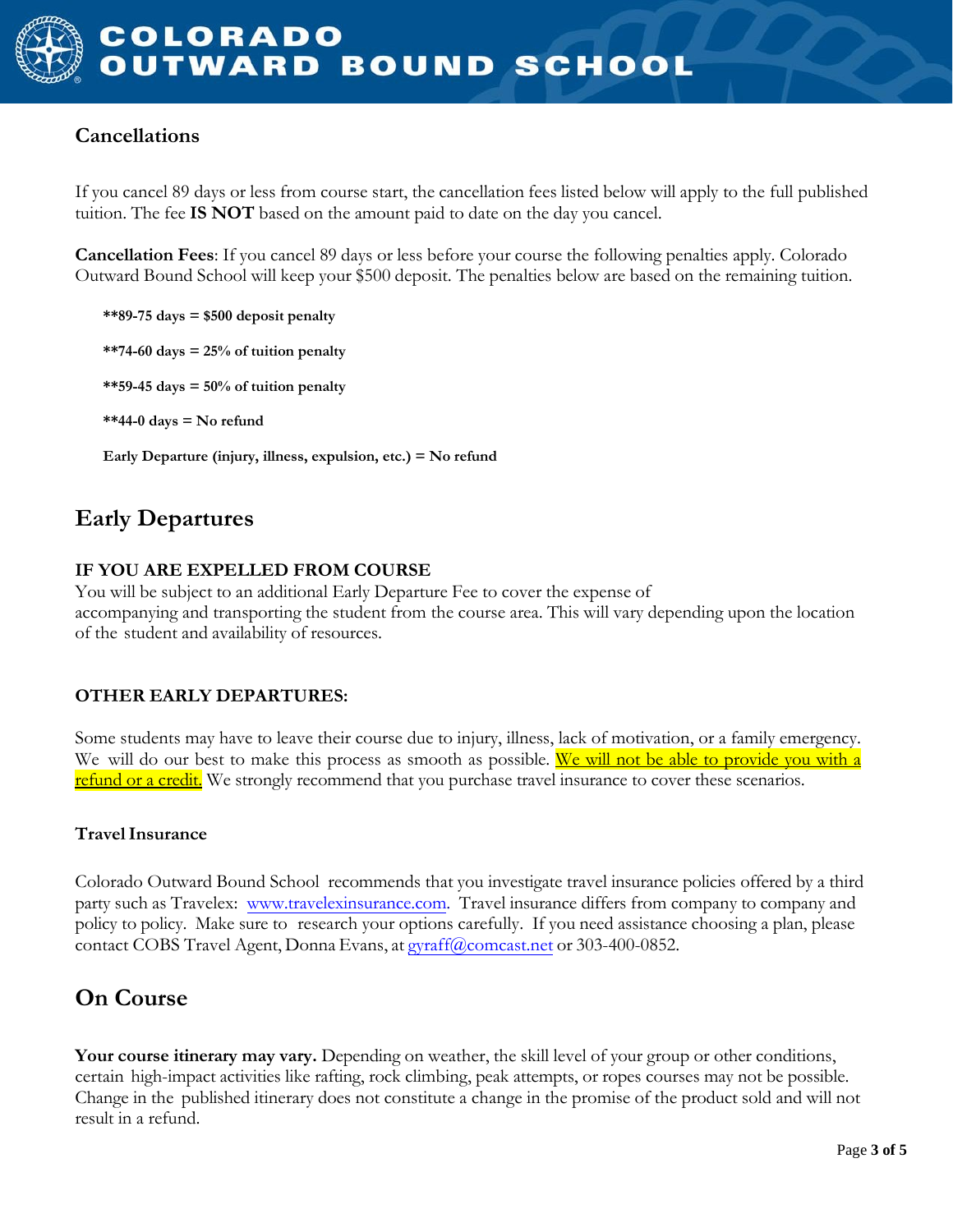

**Students may be charged for lost or damaged gear**. Please read the required gear list for your specific course to see what equipment COBS supplies.

**You will be traveling with a group of diverse individuals.** All students are thoroughly screened and we make every effort to ensure that all participants are capable of full participation. However, other students may adversely affect your experience by being less fit, less articulate, or less pleasant than you or your child. This is the inherent nature of the experience and cannot always be prevented.

**All courses are open to co-ed enrollment unless otherwise indicated.** There is, however, no guarantee that every course will attract a mixed gender group. All other activities occur in co-ed groups with varying degrees of instructor supervision, depending upon the activities, age, and length of the course.

**Supervision:** Depending on the age range of your course, students may not be directly supervised at all times. Students on courses for ages 18 and older may travel unsupervised if they have demonstrated adequate competence. The older the student groups are the more unsupervised travel they might be judged ready to take on. Contact your course advisor for details. Students who attend courses and fall outside the published age range will be supervised according to the published age.

**Our purpose is to support students** so they can successfully complete their course. However, if a student is determined to leave the course we cannot and will not force them to stay against their will. In that event, parents will be contacted to arrange for their child's travel home.

#### **As a student, you will be expelled from your course and required to leave if we determine you are:**

- Unwilling or unmotivated to participate and carry out your responsibilities as a member of a wilderness expedition team.
- Posing a danger, through misconduct or unsafe practices, to yourself or others.
- Defiant, harassing, or otherwise compromising the emotional safety of others.
- Using alcohol, marijuana, vapes, drugs (including non-prescribed prescription medication or the sharing of prescribed drugs) or tobacco/nicotine products while on their course.
- Engaging in sexual activity while on course.
- Engaging in any illegal activities or endangering yourself or others.

If a student exhibits any other inappropriate behavior on course, they may be removed from the course. Instructors typically work with the student individually and may—but are not required to— use additional resources available from the base or consult a parent before removing a student from the field. While we do train our staff in managing behavioral issues and design our courses to support positive behaviors, our priority is the safety of the group, not student behavioral management.